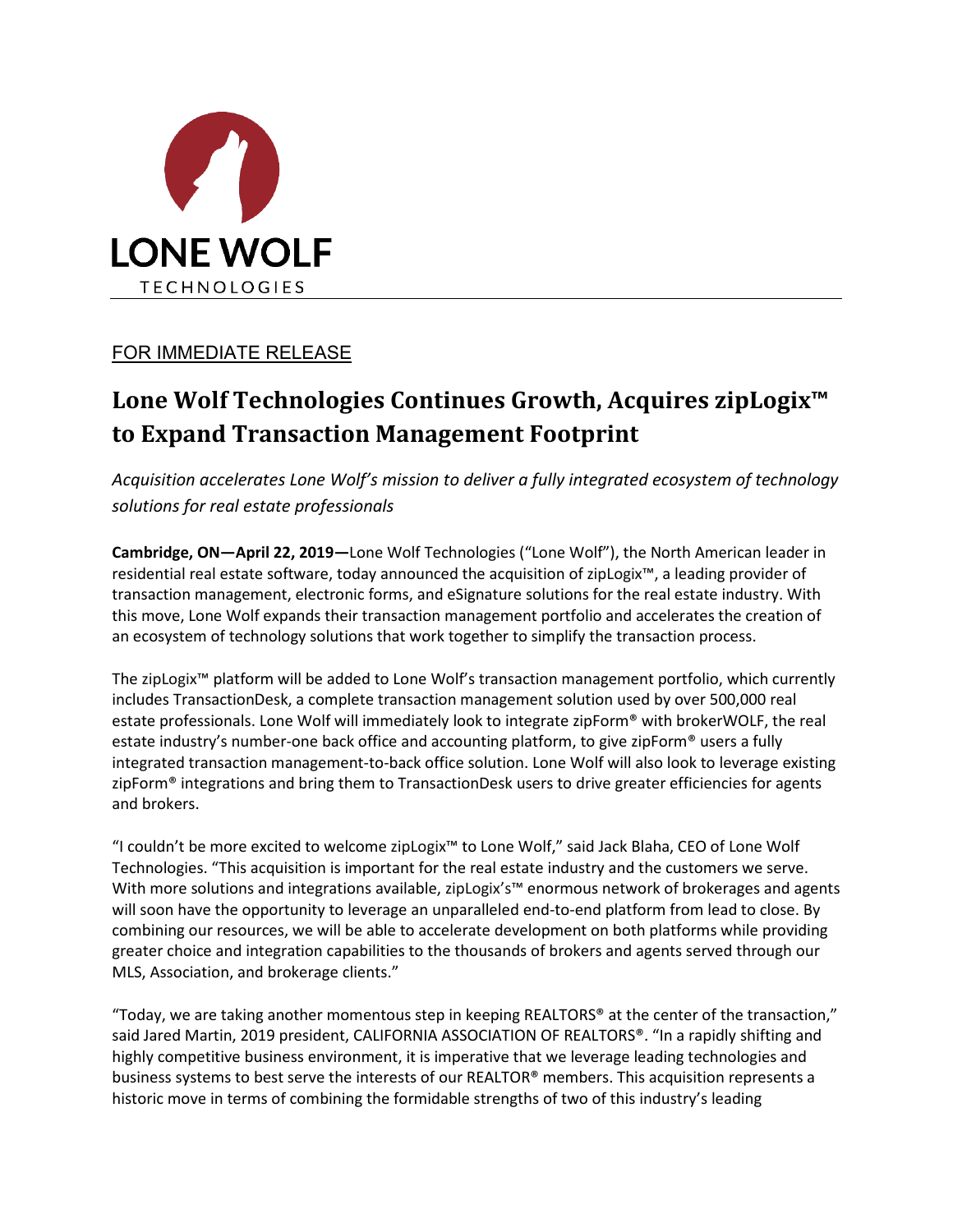technology platforms. Lone Wolf shares C.A.R.'s commitment to preserving REALTOR® interests, and as such, we are extremely pleased and confident that Lone Wolf will continue to expand upon the strong foundation that zipLogix™ has built within the REALTOR® community by ensuring that its technology platforms provide unparalleled value to all REALTORS®."

Collectively, Lone Wolf and zipLogix™ service over 1.4 million agents, 20,000 offices, and 1,000 MLSs and Associations in the U.S. and Canada. More than 125 million forms and 23 million signings are created on their platforms every year.

"We are excited to be a part of a top caliber technology provider who shares the same ethos of offering best-in-class transaction solutions for the hundreds of thousands of agents and brokers who use zipLogix™ transaction products," said Mark Peterson, 2019 chair, zipLogix™ board of directors. "We believe this acquisition positions our REALTOR® members exceedingly well for future growth and offers significant opportunity to enhance and streamline the transaction."

zipLogix™ solutions are currently provided as a member benefit to members of both the National Association of REALTORS® (NAR) and the CALIFORNIA ASSOCIATION OF REALTORS® (C.A.R.). This member benefit will continue for members of both organizations under the existing terms.

"Our mission is to help our members be successful and technology is a key ingredient in achieving this goal," said John Smaby, NAR President. "We are excited that this acquisition will result in the delivery of a next-level platform that will drive greater efficiency and effectiveness for our members."

###

### **About Lone Wolf Technologies**

Lone Wolf Technologies, a Vista Equity Partners portfolio company, is the North American leader in residential real estate software, serving over 700,000 real estate professionals across Canada and the U.S. The company offers an ecosystem of technology products designed to simplify the entire transaction process, including software for back office and transaction management. Each element of this ecosystem enables brokerages, agents, MLSs, and Associations to operate more efficiently, reduce costs, and increase opportunities for profitability. Lone Wolf's head office is located in Cambridge, ON, with additional offices in Dallas, TX, and London, ON. For more information, please visit lwolf.com.

### **About zipLogix™**

**Fraser, Mich.-based zipLogix™**, creators of zipForm®, is a technology company created by and owned by owned by REALTORS®, working to improve productivity and efficiency industry wide. Its transaction management software, which includes zipForm® Plus, zipTMS® and zipVault®, automates and simplifies the repetitive and complex steps of real estate transactions. zipLogix™ is also the provider of the National Association of REALTORS® (NAR) Transaction Management Benefit, available to more than 1.3 million REALTORS® nationwide.

### **About the CALIFORNIA ASSOCIATION OF REALTORS®**